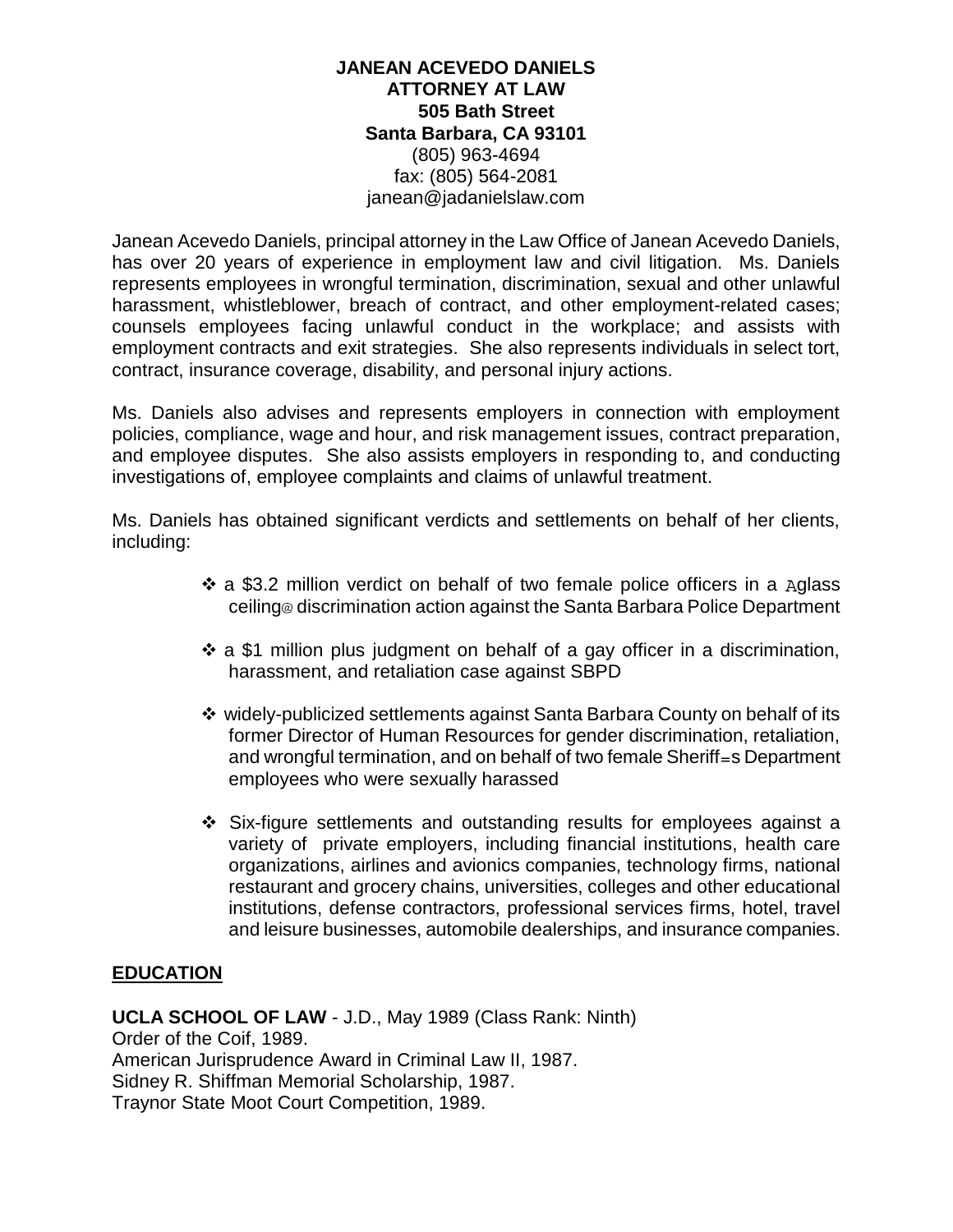Finalist, Roscoe Pound Oral Advocacy Tournament, Moot Court Board Member, 1988-89. Chicano Law Journal, 1986-87.

# **UNIVERSITY OF CALIFORNIA, BERKELEY** - B.A., May 1986.

Summa cum laude in Social Science Field Major (GPA = 3.93) Honors thesis: "Reproductive Technology: A Critical Examination of the Social, Ethical, Political, and Legal Issues Underlying Artificial Conception." Phi Beta Kappa, 1985. Regents and Alumni Scholar, 1982-86. National Hispanic Scholar, 1983. Marquez-Frankel Scholarship, Mexican American Women's National Association, 1985.

# **PROFESSIONAL EXPERIENCE**

**Law Office of Janean Acevedo Daniels,** Santa Barbara, California - Principal Attorney Full-service employment law counseling and representation, investigations, training, negotiation, and litigation for employers and employees; selective contract, insurance coverage, business litigation, and personal injury matters. (Mar. 1996 - present)

#### **Hollister & Brace**, Santa Barbara, California - Associate

General litigation and appellate practice. Areas of emphasis included employment law and litigation, representing both employers and employees, and insurance coverage, business, real estate, and general tort litigation. (Sept. 1991 – Feb. 1996)

#### **Law Clerk to Hon. Harry T. Pregerson, U. S. Court of Appeals, Ninth Circuit**,

Los Angeles, California

Analyzed and researched cases presented for appellate review; wrote opinions, dispositions, and bench memos. (Aug. 1990 – Sept. 1991)

#### **O'Melveny & Myers**, Los Angeles, California - Associate

General civil litigation and appellate practice. Represented variety of corporate and institutional clients, including major utility in connection with merger application proceedings before the Public Utilities Commission. Assisted in high impact pro bono litigation matters. (Associate, September 1989 - August 1990, Law Clerk, May - July 1988)

#### **Judicial Extern to Hon. Irving J. Hill, U. S. District Court, Central District**,

Los Angeles, California (Aug. 1988 – Dec. 1988)

#### **Weissburg & Aronson**, Los Angeles, California - Law Clerk

Conducted legal research and prepared memos on a variety of legal issues. Concentration on health law and litigation. (July – Aug. 1988)

#### **National Health Law Program**, Los Angeles, California - Law Clerk

Conducted legal research and prepared memos and motions on Hill-Burton regulation, Medicaid, health entitlement, discovery and civil procedure. Published Clearinghouse Review article. (May – Aug. 1987)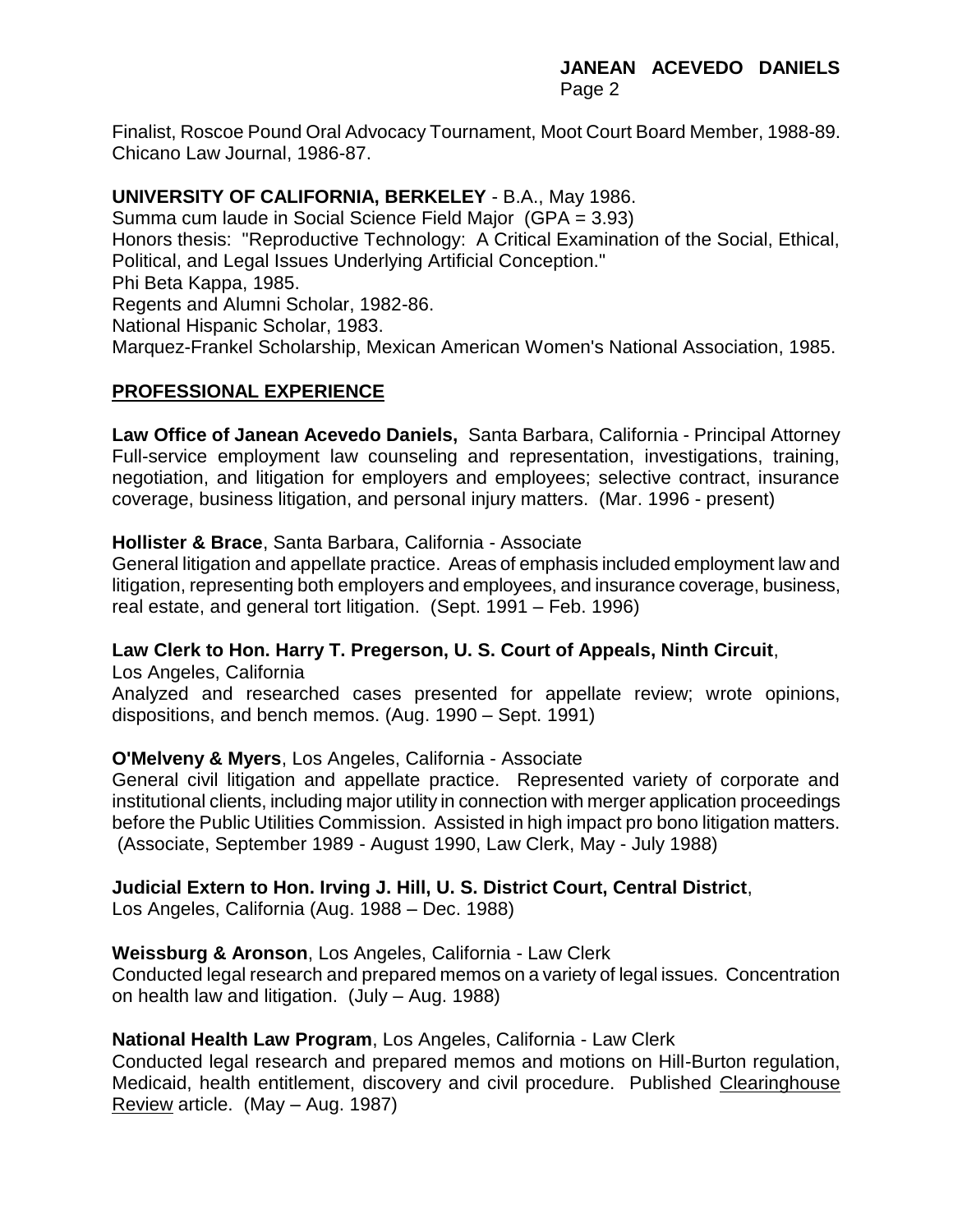# **COMMUNITY**

Santa Barbara Women Lawyers, President (1995-1997) and Board Member (1993-1998) William L. Gordon Inn of Court, 1996-1997; 2000-2002 Board Member, Women=s Economic Ventures, 2000-2003 (Secretary, 2001) Women=s Executive Network, 1998-present Parent Volunteer/Spanish Teacher, Mountain View Elementary School (1997-present) California State Bar Labor & Employment Section Member Santa Barbara County Bar Labor & Employment Section Member Former Board Member, Santa Barbara Women's Political Committee Former Chair, ACLU Women's Rights Committee of Los Angeles

# **AWARDS AND HONORS**

Attorney of the Year, Santa Barbara Women Lawyers (2002)

Certificate of Special Congressional Recognition from Congresswoman Lois Capps (2002)

Certificate of Recognition from the California Assembly from Assemblymember Hannah- Beth Jackson (2002)

Certificate of Recognition from the California State Bar (2002)

Certificate of Appreciation, Women=s Economic Ventures (2003)

Nominee, Women=s Economic Ventures Annual Businesswomen=s Awards, Professional Services Category (2002)

Nominee, Attorney of the Year, California Trial Lawyers Association (Nov.2002)

#### **PUBLICATIONS**

**"Sexual Harassment: An Employer's Guide To Prevention, Investigation and Remediation,"** Sexual Harassment and Discrimination Reporter, Vol. 1, No. 3 (8/96)

**"The Superior Court's Latest Word on Sexual Harassment: Harris v. Forklift Systems,"** Santa Barbara Women Lawyers Newsletter, Vol. 5, Issue No. 2 (Summer 1994)

**"Court-Ordered Cesareans: A Growing Intrusion into the Lives of Indigent Women,"** 13 Clearinghouse Review 1064 (1988)

#### **PRESENTATIONS**

**American Association of University Women - Panel presentation, AShattering th** Glass Ceiling (Santa Barbara, CA, upcoming Oct. 2006)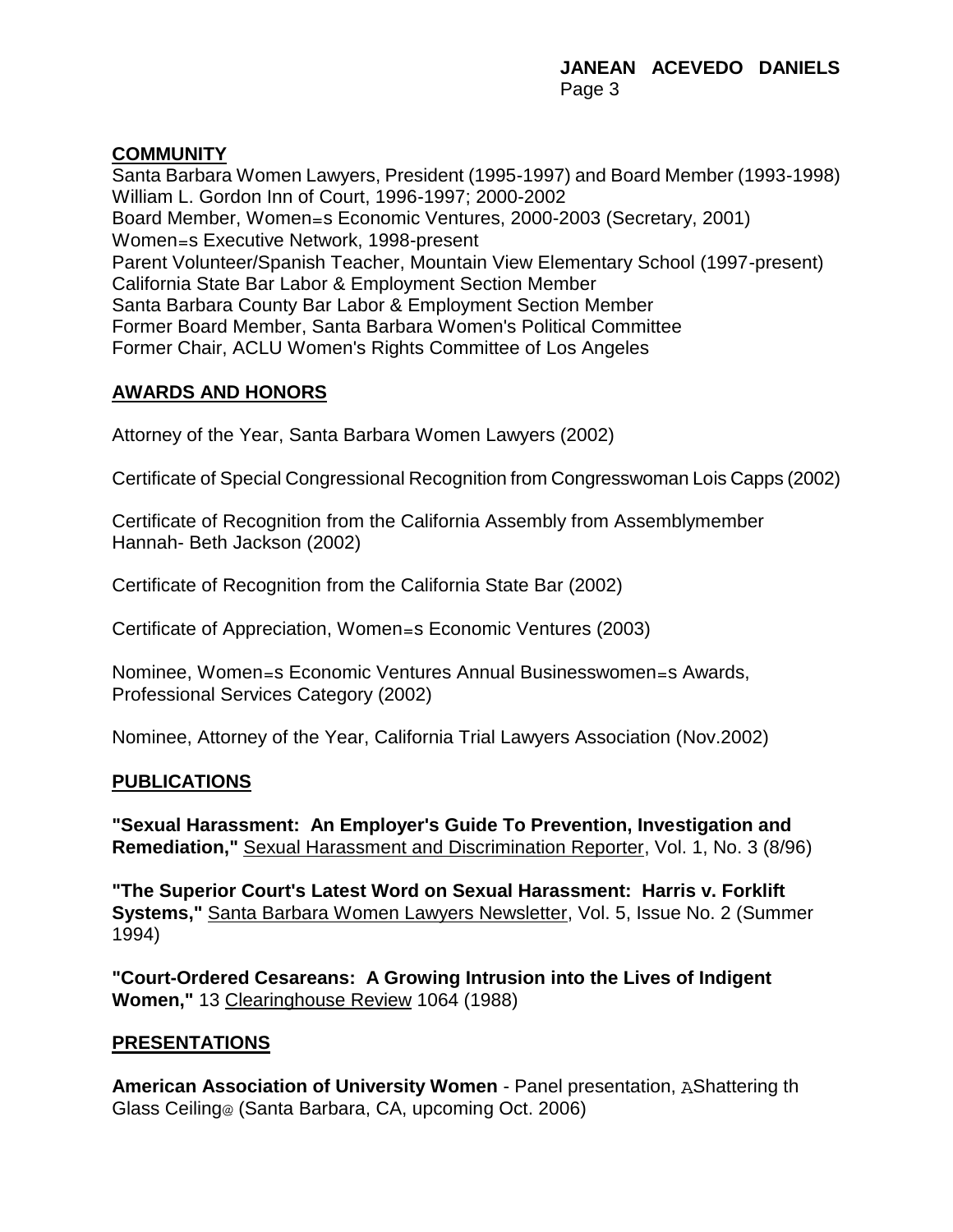**Santa Barbara County Bar Association Bench & Bar Conference -** Presentation, "Hot Topics In Employment Law: Trends to Watch in 2008 and Beyond" (Santa Barbara, CA, Jan. 2008)

**American Association of University Women** - Panel presentation, Alssues and Developments In Sexual Harassment Law<sup>®</sup> (Santa Barbara, CA, Oct. 2006)

**California Employment Lawyers Association 19th Annual Employment Law Conference** - Panel presentation, ACELA Member Victories - Teaching Points for the Rest of Us@ (Long Beach, CA, Sept. 2006).

**UCSB Extension Program, Human Resources Certification Program - Elements of Human Resources Management** - Guest instructor on ALegal Compliance Issues for HR Professionals@ (Santa Barbara, CA, Oct. 2004).

**Santa Barbara Women Lawyers** - Panel discussion, AVitamin M - The Essential Nutrient of Mentoring (Santa Barbara, CA, May 2004).

**Santa Barbara County Bar Association Bench & Bar Conference -** Panel presentation, AUsing the Mediation Process/Understanding the Value of the Mediator, @ and AEthics in Mediation<sup>®</sup> (Santa Barbara, CA, Oct. 2003).

**State Bar of California Committee on Women in the Law/Santa Barbara Women**  Lawyers/California Women Lawyers - Panel discussion, AWhere=s the Bias,@ exploring gender bias in the courts and the practice of law (Santa Barbara, CA, May 2003).

**Santa Barbara Business Alliance** - A Panel Discussion with Leading Santa Barbara Business Women, Achieving Success & Making a Difference in our Community (Santa Barbara, CA, April 2003).

**National Center for Women in Policing** - Eighth Annual Leadership Conference, Panel presentation, APreventing Gender Discrimination and Changing Police Culture<sup>®</sup> (Los Angeles, CA, April 2003).

**California Employment Lawyers Association 15th Annual Employment Law Conference** - Panel presentation, AThis Year=s Conquests - CELA=s Warriors in the Courtroom<sup>®</sup> (Pasadena, CA, Oct. 2002).

**Santa Barbara County Bar Association Corporate & In-House Counsel Sections -** Presentation, ADon=t Let This Happen To You: How To Avoid a Multimillion Dollar Discrimination Case In Your Organization<sup>®</sup> (Santa Barbara, CA, Aug. 2002).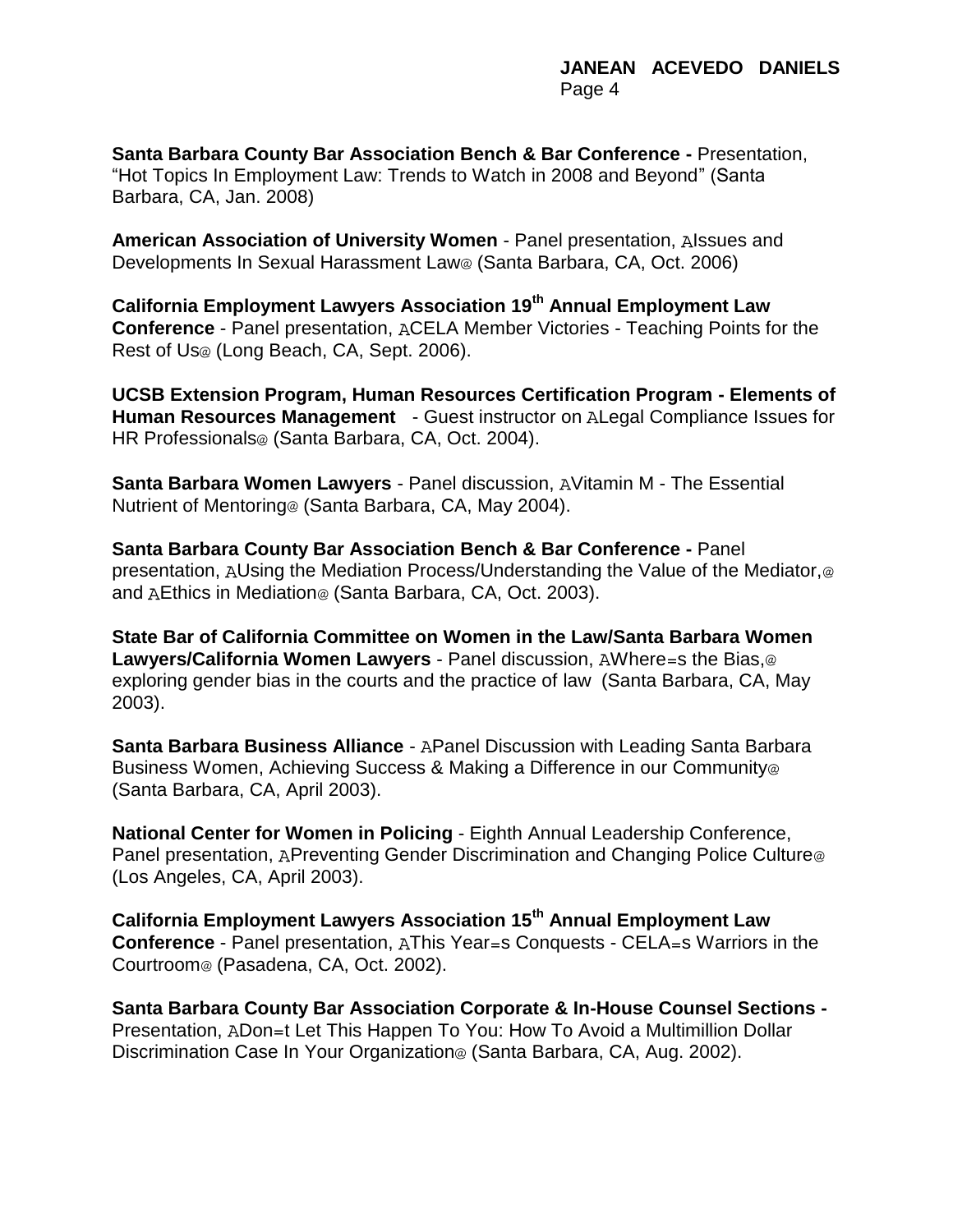# **JANEAN ACEVEDO DANIELS**

Page 5

**Santa Barbara County Bar Association Litigation Section** - Presentation, Litigating a Successful Employment Discrimination Case - Case Study of Hause v. City of Santa Barbara (Santa Barbara, CA, June 2002).

**UCSB Extension Program, Human Resources Certification Program - Recruitment, Selection & Retention** - Guest instructor on ALegal Compliance Issues in Recruiting and Hiring Employees<sup>®</sup> (Santa Barbara, CA, May 2001).

**Santa Barbara County Bar Association In-House Counsel Section** - Presentation, ADisability Discrimination Laws and In-House Counsel: What You Don=t Know (and Don=t Do) *CAN* Hurt You<sup>®</sup> (Oct. 1999).

**UCSB Extension Course, Managing Employee Compensation** - Guest instructor on AAn Overview of Wage and Hour Law For the Human Resources Specialist@ (Santa Barbara, CA, July 1999)**.**

**UCSB Extension Course, Employment Law for Human Resources Professionals -** Guest instructor on ADisability Discrimination Laws and the HR Professional<sup>®</sup> (Santa Barbara, CA, Mar. 1999)**.**

**Santa Barbara Human Resources Association - Presentation, AEmployment** Practices Liability Insurance: Protection From Costly Claims or High-Priced False Security?<sup>@</sup> (Santa Barbara, CA, Nov. 1998).

**Santa Barbara Human Resources Association** - Seminar presentation, ALegal Issues for HR Specialists in the Technological Age,<sup>@</sup> (Santa Barbara, CA, July 1997).

**Santa Barbara Women's Day Conference** - Presentation on women in law and business (Santa Barbara, CA, May 1996).

**California State Bar Women and Law Conference -** Panel presentation on maternalfetal conflict (Monterey, CA, May 1995).

**Santa Barbara Women Lawyers/Santa Barbara Women's Medical Association Joint Dinner** - Presentation on maternal-fetal conflict (Santa Barbara, CA, Nov. 1994).

**Symposia Medicus Second National Conference on Women's Health Care -** Presentations, "Maternal-Fetal Conflict: Issues and Controversies" and "Women's Reproductive Rights: Current Issues in the 90s" (Las Vegas, NV, Sept. 1993).

**Women Lawyers of Ventura County - Seminar on Adoptions and Surrogates** Presentation on legal, ethical, and psychological issues surrounding surrogacy (Ventura, CA, Sept. 1991).

**Women Lawyers of Los Angeles - Annual Doctor-Lawyer Dinner**